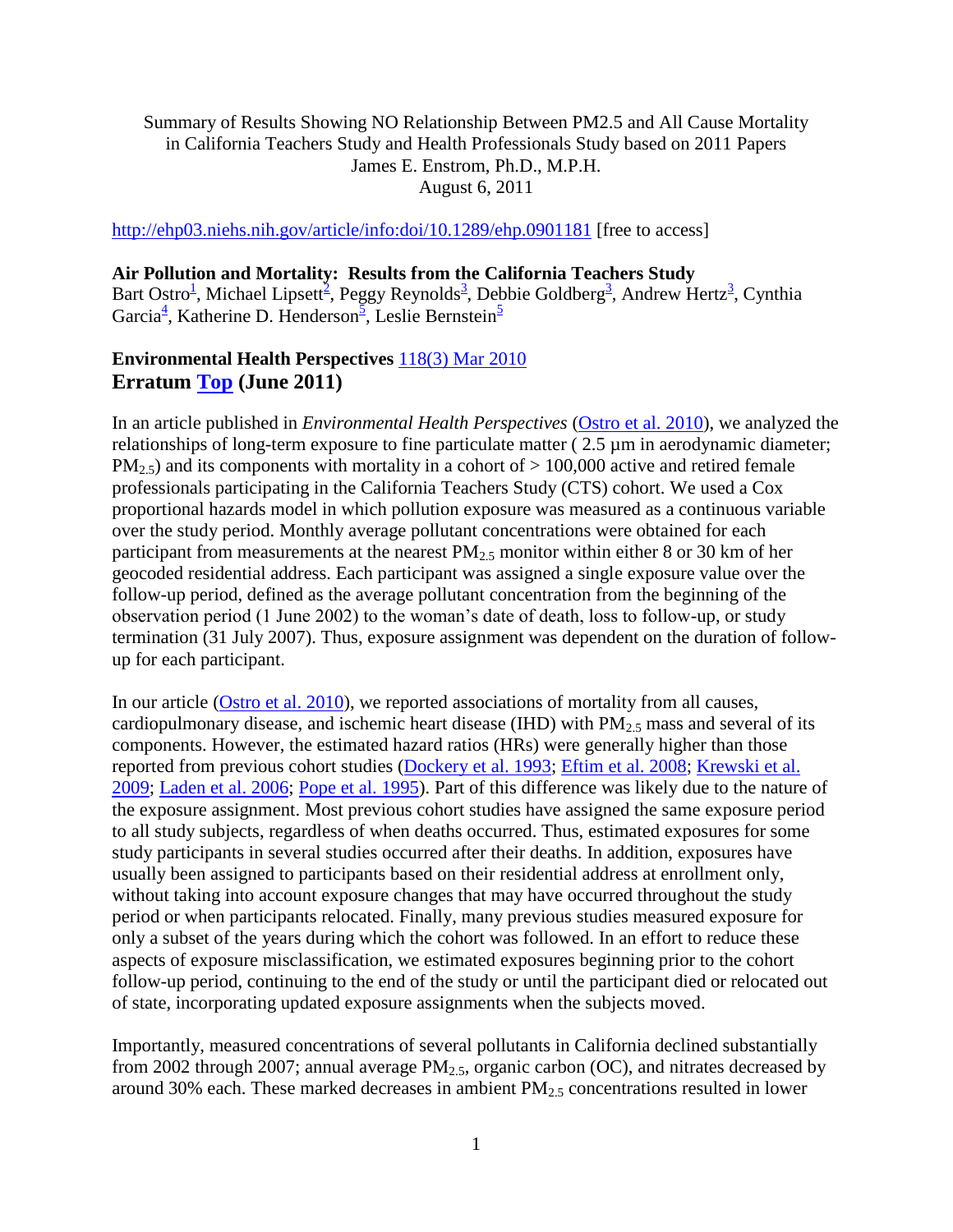average exposure estimates for cohort members who survived to the end of our study. Thus, the exposure assigned to a participant who died at time *t* would tend to be greater for events occurring early in the observation period, compared with the long-term average exposures of the participants who comprised the remainder of the risk set (i.e., those who were still part of the cohort study at time *t* and who subsequently experienced lower ambient pollution levels).

We have reanalyzed the CTS data using time-dependent pollution metrics in which the exposure estimates for everyone remaining alive in the risk set were recalculated at the time of each deathin order to compare their average exposures up to that time with that of the individual who had died. In this way, decedents and survivors comprising the risk set had similar periods of pollution exposure, without subsequent pollution trends influencing the surviving women's exposure estimates.

As in our previous study [\(Ostro et al. 2010\)](http://ehp03.niehs.nih.gov/article/fetchArticle.action?articleURI=info%3Adoi%2F10.1289%2Fehp.0901181#r44), we restricted the sample in this reanalysis to women living within 30 km of one of eight fixed-site monitors in the U.S. Environmental Protection Agency's Speciation Trend Network (STN), resulting in a study population of almost 44,000 women. Residential addresses from study enrollment forward were geocoded and linked with monthly pollutant averages at the nearest STN monitor to generate estimates of long-term exposure. We also used the same set of individual and ecological covariates in a Cox proportional hazards model as was used in the original study. Pollutants entered separately into the model included  $PM_{2.5}$  mass, elemental carbon (EC), OC, sulfate, nitrate, iron, potassium, silicon, and zinc. We used data on primary cause of death from August 2002 through July 2007 to examine the relationships between pollutants and mortality from all causes and cardiopulmonary, pulmonary, and IHDs.

The results are summarized in [Erratum Table 1,](http://ehp03.niehs.nih.gov/article/fetchArticle.action?articleURI=info%3Adoi%2F10.1289%2Fehp.0901181#t7) scaled to the interquartile range (IQR) for each pollutant. HRs were significantly attenuated from our previous results. **No associations were observed between all-cause mortality and PM2.5 or its components.** For cardiopulmonary mortality, we observed significant associations for  $PM_{2.5}$  mass, nitrate, sulfate, and silicon, with more modest associations for zinc.  $PM<sub>2.5</sub>$  mass and all of its components were associated with mortality from IHD, whereas none of the pollutants was associated with pulmonary mortality. This [Erratum Table 1](http://ehp03.niehs.nih.gov/article/fetchArticle.action?articleURI=info%3Adoi%2F10.1289%2Fehp.0901181#t7) should replace Table 5 in our previous article [\(Ostro et al. 2010\)](http://ehp03.niehs.nih.gov/article/fetchArticle.action?articleURI=info%3Adoi%2F10.1289%2Fehp.0901181#r44).

Compared with our previous results [\(Ostro et al. 2010\)](http://ehp03.niehs.nih.gov/article/fetchArticle.action?articleURI=info%3Adoi%2F10.1289%2Fehp.0901181#r44), these updated  $PM_{2.5}$  HRs are more consistent with several other published estimates of mortality risks, which are scaled to an increment of 10 g/m<sup>3</sup> of long-term average  $PM_{2.5}$  and summarized in **Erratum Table 2**. For example, relative to our revised HR of 1.19 for cardiopulmonary disease, analogous HRs from previous studies include 1.09 (95% CI, 1.03–1.16) from the American Cancer Society–Cancer Prevention II (ACS) cohort (cardiopulmonary disease; [Pope et al. 2004\)](http://ehp03.niehs.nih.gov/article/fetchArticle.action?articleURI=info%3Adoi%2F10.1289%2Fehp.0901181#r35), 1.28 (95% CI, 1.13– 1.44) from the Harvard Six Cities study (cardiovascular disease; [Laden et al. 2006\)](http://ehp03.niehs.nih.gov/article/fetchArticle.action?articleURI=info%3Adoi%2F10.1289%2Fehp.0901181#r24), and 1.10 (95% CI, 0.94–1.28) from the Los Angeles subcohort of the ACS study (cardiopulmonary disease; [Jerrett et al. 2005\)](http://ehp03.niehs.nih.gov/article/fetchArticle.action?articleURI=info%3Adoi%2F10.1289%2Fehp.0901181#r21). Much higher HRs were observed in the observational study of the Women's Health Initiative cohort for cardiovascular and IHD mortality [\(Miller et al. 2007\)](http://ehp03.niehs.nih.gov/article/fetchArticle.action?articleURI=info%3Adoi%2F10.1289%2Fehp.0901181#r29).

These revised results still support the existence of elevated risks of  $PM_{2.5}$ -associated cardiopulmonary disease and IHD, and illustrate the importance of considering the impact of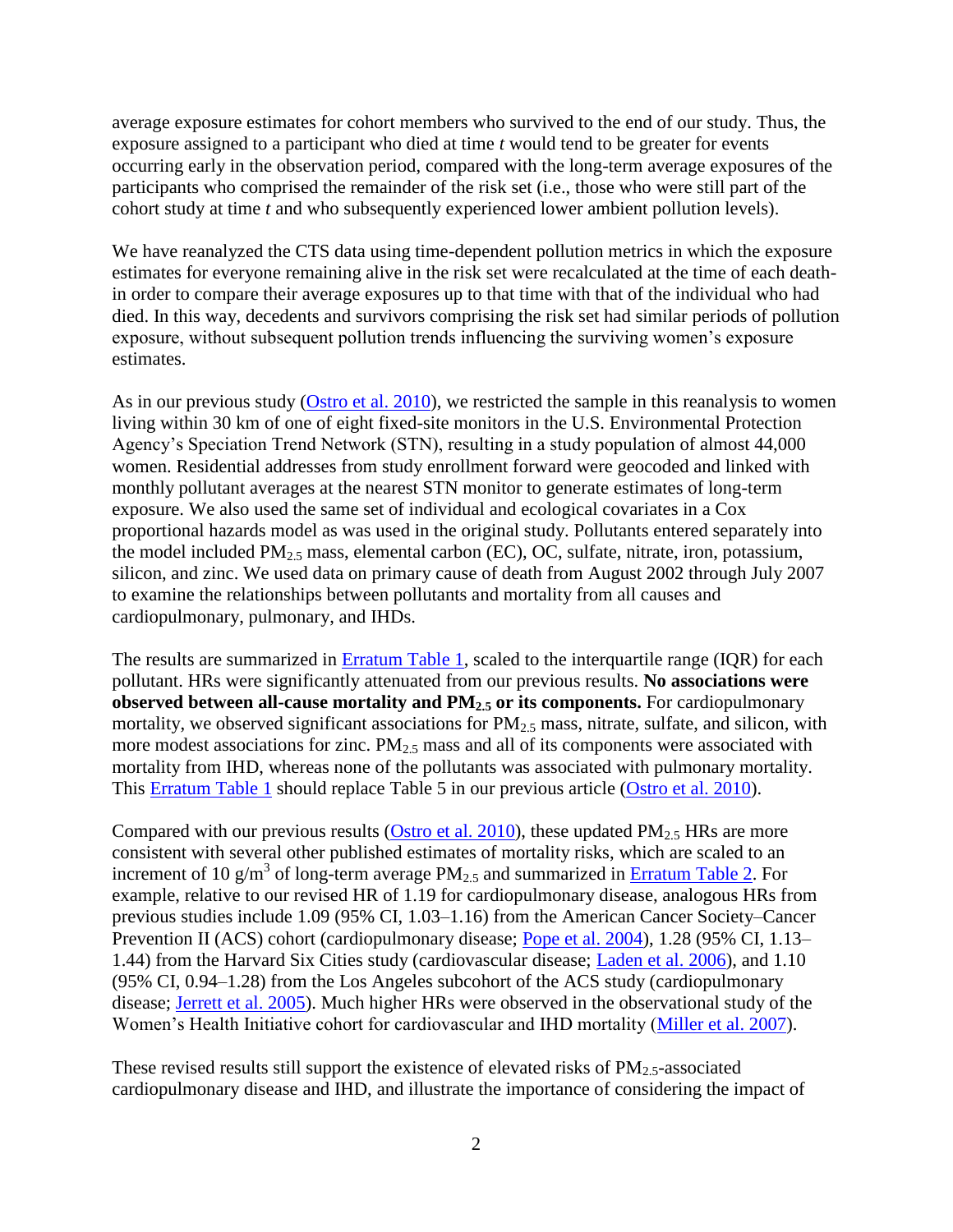long-term pollution trends in modeling estimates of exposure.

*The authors declare they have no actual or potential competing financial interests.*

**Bart Ostro** California Office of Environmental Health Hazard Assessment, Oakland, California, E-mail: Bostro@Creal.cat

**Peggy Reynolds, Debbie Goldberg, Andrew Hertz** Cancer Prevention Institute of California, Berkeley, California

**Richard T. Burnett, Hwashin Shin** Health Canada, Ottawa, Ontario, Canada **Edward Hughes** Edward Hughes Consulting, Ottawa, Ontario, Canada **Cynthia Garcia** California Air Resources Board Sacramento, California **Katherine D. Henderson, Leslie Bernstein** City of Hope, Duarte, California **Michael Lipsett** California Department of Public Health, Richmond, California

| Erratum Table 1. Association between mortality outcomes and PM <sub>25</sub> and its components using a 30-km buffer (n = 43,220). |
|------------------------------------------------------------------------------------------------------------------------------------|
|------------------------------------------------------------------------------------------------------------------------------------|

|                | IOR           | All-cause<br>(ICD-10 codes, all except S-Z)<br>$[n = 2, 519]$ |         | Cardiopulmonary<br>(ICD-10 codes, I00-89, J00-J98)<br>$(n = 1, 357)$ |         | Ischemic heart disease<br>(ICD-10 codes, I20-I25)<br>$(n = 460)$ |         | Pulmonary<br>(ICD-10, codes J00-J98)<br>$(n = 355)$ |         |
|----------------|---------------|---------------------------------------------------------------|---------|----------------------------------------------------------------------|---------|------------------------------------------------------------------|---------|-----------------------------------------------------|---------|
| Pollutant      | $(\mu q/m^3)$ | HR (95% CI)                                                   | p-Value | HR (95% CI)                                                          | p-Value | HR (95% CI)                                                      | p-Value | HR (95% CT)                                         | p-Value |
| $PM_{25}$      | 6.1           | 1.03 (0.98-1.10)                                              | 0.26    | 1.11 (1.03-1.21)                                                     | 0.01    | 1.31 (1.14-1.50)                                                 | < 0.01  | $1.02$ $(0.87 - 1.19)$                              | 0.84    |
| EC             | 0.65          | 1.02 (0.93-1.12)                                              | 0.65    | $1.07$ $(0.94 - 1.22)$                                               | 0.28    | 46 (1.17-1.83)                                                   | < 0.01  | $0.88$ $(0.68 - 1.15)$                              | 0.35    |
| OC.            | 0.84          | 1.00 (0.95-1.04)                                              | 0.91    | $1.04(0.98 - 1.11)$                                                  | 0.19    | $1.1311.01 - 1.25$                                               | 0.03    | $0.9510.84 - 1.061$                                 | 0.35    |
| Sulfate        | 2.2           | 1.06 (0.97-1.16)                                              | 0.18    | $1.14(1.01 - 1.29)$                                                  | 0.03    | 48 (1.20-1.82)                                                   | < 0.01  | 1.04 (0.82-1.31)                                    | 0.77    |
| Nitrate        | 3.2           | 1.03 (0.98-1.09)                                              | 0.27    | $1.11(1.03 - 1.19)$                                                  | 0.01    | $1.27(1.12 - 1.43)$                                              | < 0.01  | 1.04 (0.90-1.20)                                    | 0.58    |
| Iron           | 0.13          | 1.01 (0.93-1.11)                                              | 0.77    | $1.05(0.93 - 1.19)$                                                  | 0.40    | 1.39 (1.13-1.72)                                                 | < 0.01  | $0.8810.69 - 1.131$                                 | 0.32    |
| Potassium      | 0.07          | 1.01 (0.94-1.08)                                              | 0.85    | $1.06(0.97 - 1.17)$                                                  | 0.22    | $1.27(1.07 - 1.49)$                                              | < 0.01  | $0.9010.74 - 1.09$                                  | 0.27    |
| <b>Silicon</b> | 0.03          | 1.02 (0.99-1.06)                                              | 0.22    | 1.05 (1.00-1.10)                                                     | 0.04    | 1.11 (1.02-1.20)                                                 | 0.01    | $0.98(0.89 - 1.08)$                                 | 0.71    |
| Zinc           | 0.01          | 1.03 (0.96-1.11)                                              | 0.45    | 1.09 (0.98-1.20)                                                     | 0.10    | 33 (1.12-1.58)                                                   | < 0.01  | $0.9710.79 - 1.181$                                 | 0.74    |

ICD-10, International Classification of Diseases, 10th Revision (World Health Organization 1993). Values shown are HRs (95% confidence intervals (Cls)] and p-values scaled to the IQR of each pollutant. All models are adjusted for smoking status, total pack-years, body mass index, marital status, alcohol consumption, second-hand smoke exposure at home, dietary fat, dietary fiber, dietary calories, physical activity, menopausal status, hormone replacement therapy use, family history of myocardial infarction or stroke, blood pressure medication<br>and aspirin use, and neighborhood co

**Erratum Table 1.** Association between mortality outcomes and PM<sub>2.5</sub> and its components using a 30-km buffer (*n* = 43,220).

| Erratum Table 2. Comparative HRs (95% Cls) associated with a 10-µg/m <sup>3</sup> change in long-term exposure to PM <sub>2.5</sub> in several cohort studies conducted in the United States. |  |  |  |  |  |  |  |
|-----------------------------------------------------------------------------------------------------------------------------------------------------------------------------------------------|--|--|--|--|--|--|--|
|-----------------------------------------------------------------------------------------------------------------------------------------------------------------------------------------------|--|--|--|--|--|--|--|

| Authors                    | Exposure assessment                                                                          | All causes              | Cardiovascular        | Cardiopulmonary         | <b>IHD</b>                      |
|----------------------------|----------------------------------------------------------------------------------------------|-------------------------|-----------------------|-------------------------|---------------------------------|
| Ostro et al. (this report) | From 1 year prior to follow-up until event (either<br>death or end of study), time-dependent | $1.06(0.96 - 1.16)^{a}$ |                       | $1.19(1.05 - 1.36)^{a}$ | $1.55(1.24 - 1.93)^{a}$         |
| Ostro et al. (2010)        | From 2 months prior to study through event month                                             | $1.84(1.66 - 2.05)^{a}$ |                       | $2.05(1.80 - 2.36)^{a}$ | 2.89 $(2.27 - 3.67)^a$          |
| Pope et al. (2002, 2004)   | Four years prior to or at start of follow-up and<br>2 years after end of follow-up           | $1.06(1.02 - 1.11)$     | $1.12(1.08 - 1.15)$   | $1.09(1.03 - 1.16)$     |                                 |
| Laden et al. (2006)        | Multiyear average concurrent with follow-up                                                  | $1.16(1.07 - 1.26)$     | $1.28(1.13 - 1.44)$   |                         |                                 |
| Miller et al. (2007)       | One year in middle of follow-up                                                              |                         | $1.76(1.25 - 2.47)^a$ |                         | $2.21(1.17 - 4.16)^{a}$         |
| Jerrett et al. (2005)      | One year at end of follow-up                                                                 | $1.15(1.03 - 1.29)$     |                       | 1.10 (0.94–1.28)        | $1.32(1.05 - 1.66)$             |
| Eftim et al. (2008)        | Three-year average concurrent with follow-up                                                 | $1.21(1.15 - 1.27)$     |                       |                         |                                 |
| Chen et al. (2005)         | Four-year moving average prior to event                                                      |                         |                       |                         | $1.42(1.06 - 1.90)^{a}$         |
| Puett et al (2009)         | One year prior to event                                                                      | $1.26(1.02 - 1.54)^{a}$ |                       |                         | $2.02$ (1.07-3.78) <sup>a</sup> |

HRs are scaled to 10-µg/m<sup>3</sup> change in PM<sub>25</sub>, in contrast to Table 1, in which HRs are scaled to the pollutant interquartile range. <sup>a</sup>Women only.

**Erratum Table 2.** Comparative HRs (95% CIs) associated with a 10- μg/m<sup>3</sup> change in longterm exposure to  $\overline{PM}_2$  in several cohort studies conducted in the United States.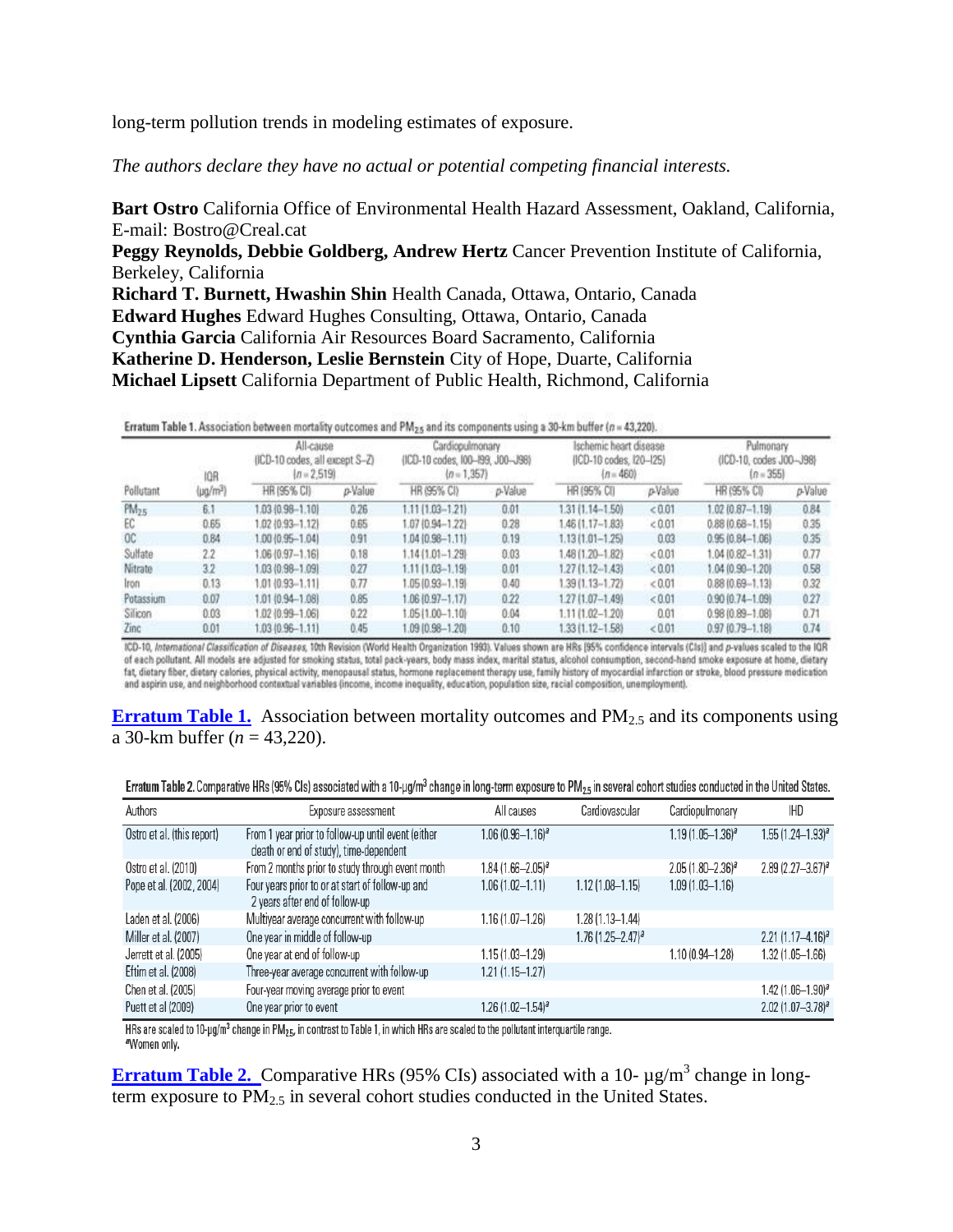<http://ajrccm.atsjournals.org/cgi/reprint/201012-2082OCv1>[Reprint attached]

## **AJRCCM Articles in Press. Published on June 23, 2011 as doi:10.1164/rccm.201012-2082OC**

## **Long-term Exposure to Air Pollution and Cardiorespiratory Disease in the California Teachers Study Cohort**

Authors: Michael J. Lipsett<sub>1</sub>, Bart D. Ostro2, Peggy Reynolds3, Debbie Goldberg3, Andrew Hertzs; Michael Jerrett4, Daniel F. Smith1, Cynthia Garcias, Ellen T. Chang3, and Leslie Bernstein<sub>6</sub>

#### **Author affiliations:**

- 1. California Department of Public Health, Richmond, California
- 2. California Office of Environmental Health Hazard Assessment, Oakland, California
- 3. Cancer Prevention Institute of California, Berkeley and Fremont, California
- 4. University of California, Berkeley, California
- 5. California Air Resources Board, Sacramento, California
- 6. City of Hope National Medical Center, Duarte, California

#### **Results**

Table 3 summarizes the estimated HRs for incident MI and stroke, as well as for mortality from all causes, and from cardiovascular, cerebrovascular, and nonmalignant respiratory diseases, ischemic heart disease (IHD), and lung cancer, per 10 µg/m<sup>3</sup> increment of the long-term average concentrations of PM2.5 and PM10. Although most HR point estimates for PM2.5 were greater than unity, only that for IHD mortality was significantly elevated (HR  $= 1.20, 95\%$  C.I. 1.02-1.41).

### **Discussion**

Several other long-term air pollution studies have found associations of PM2.5 with increased risk of all-cause mortality, and larger risks with either cardiopulmonary or cardiovascular disease. **We found no associations with all-cause mortality in any analysis** except for NOx and SO2, and these results were based on few events. Although our results are different from those of several other U.S. cohorts, they are generally consistent with the recent Dutch study by Beelen et al., who reported no significant increases in all cause or cardiovascular mortality associated with measured PM2.5 (12).

Several prior California-specific studies of air pollutant exposure and mortality have produced mixed results. Enstrom found essentially no relationship between exposure to fine PM and allcause mortality among elderly California participants in the ACS CPS I from 1973-2002, although the relative risk (RR) for the 20,210 women was slightly elevated (RR =  $1.027$ , 95% CI 1.005 - 1.050) (14). . . . In an analysis of the ACS CPS II data for 22,905 Los Angeles residents, Jerrett et al. (6) reported that a 10  $\mu$ g/m<sub>3</sub> increase in PM2.5 was associated with HRs of 1.11  $(95\% \text{ CI} = 0.99 - 1.25)$  for all-cause and 1.25 (95% CI = 0.99 - 1.59) for IHD mortality, using a model with 44 individual-level and parsimonious contextual covariates. In a more recent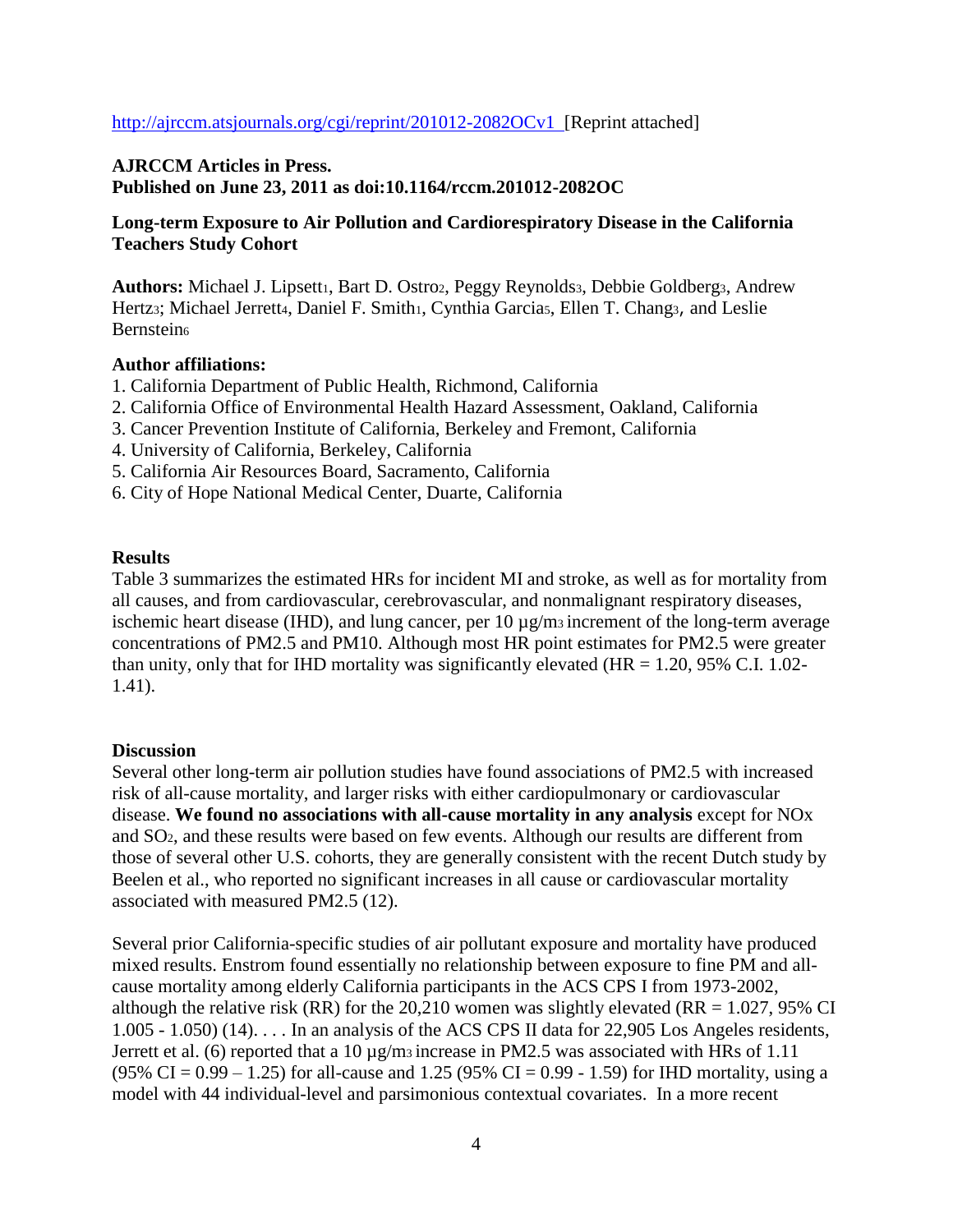analysis of these data using land use regression, these estimates were only slightly greater (13).

**Although we found no relationship of PM2.5 with all-cause mortality**, the association between a 10 **µ**g/m3 increase in PM2.5 and increased risk of fatal IHD (HR = 1.20, 95% CI 1.02 - 1.41) was of similar magnitude to that reported by Jerrett et al. (6).

## **TABLE 3. HAZARD RATIOS FOR MORTALITY AND FOR INCIDENT MI AND STROKE, PER 10 µg/m3 INCREMENT OF PM2.5 (2000-2005) AND PM10 (1996-2005) FOR THE CALIFORNIA TEACHERS STUDY COHORT**

|                            | PM2.5 |                                                               | <b>PM10</b> |                                   |
|----------------------------|-------|---------------------------------------------------------------|-------------|-----------------------------------|
| Outcome                    |       | # events N HR $(95\% \text{ CI})$                             |             | # events N $HR*(95\% \text{ CI})$ |
| <b>All-cause mortality</b> |       | 4,147 73,489 1.01 (0.95, 1.09) 4,694 61,181 1.00 (0.97, 1.04) |             |                                   |
| Cardiovascular mortality   |       | 1,630 73,489 1.07 (0.95, 1.19) 1,863 61,181 1.03 (0.98, 1.08) |             |                                   |

\* Models adjusted for age, race, smoking status, total pack-years, BMI, marital status, alcohol consumption, second-hand smoke exposure at home, dietary fat, dietary fiber, dietary calories, physical activity, menopausal status, hormone therapy use, family history of MI or stroke, blood pressure medication and aspirin use; and contextual variables (income, income inequality, education, population size, racial composition, and unemployment). Exposure period for PM2.5: March 1999-December 2005; cohort follow-up period: March 2000-December 2005. Exposure period for PM10: June 1996-December 2005; cohort follow-up period: June 1997- December 2005. MI = myocardial infarction;  $NM$  = nonmalignant;  $HID$  = ischemic heart disease;  $HR$  = hazard ratio;  $CI =$  confidence interval

Enstrom Note: This paper clearly finds NO relationship between PM2.5 and all-cause mortality, as shown in Table 3:  $HR = 1.01 (0.95 - 1.09)$ . These results contradict the LARGE HR  $\sim 1.8$  for all cause mortality in CTS, as presented in Jerrett slide 26 in Sacramento, CA on February 26, 2010 [\(http://www.scientificintegrityinstitute.org/carbjerrett022610.pdf\)](http://www.scientificintegrityinstitute.org/carbjerrett022610.pdf).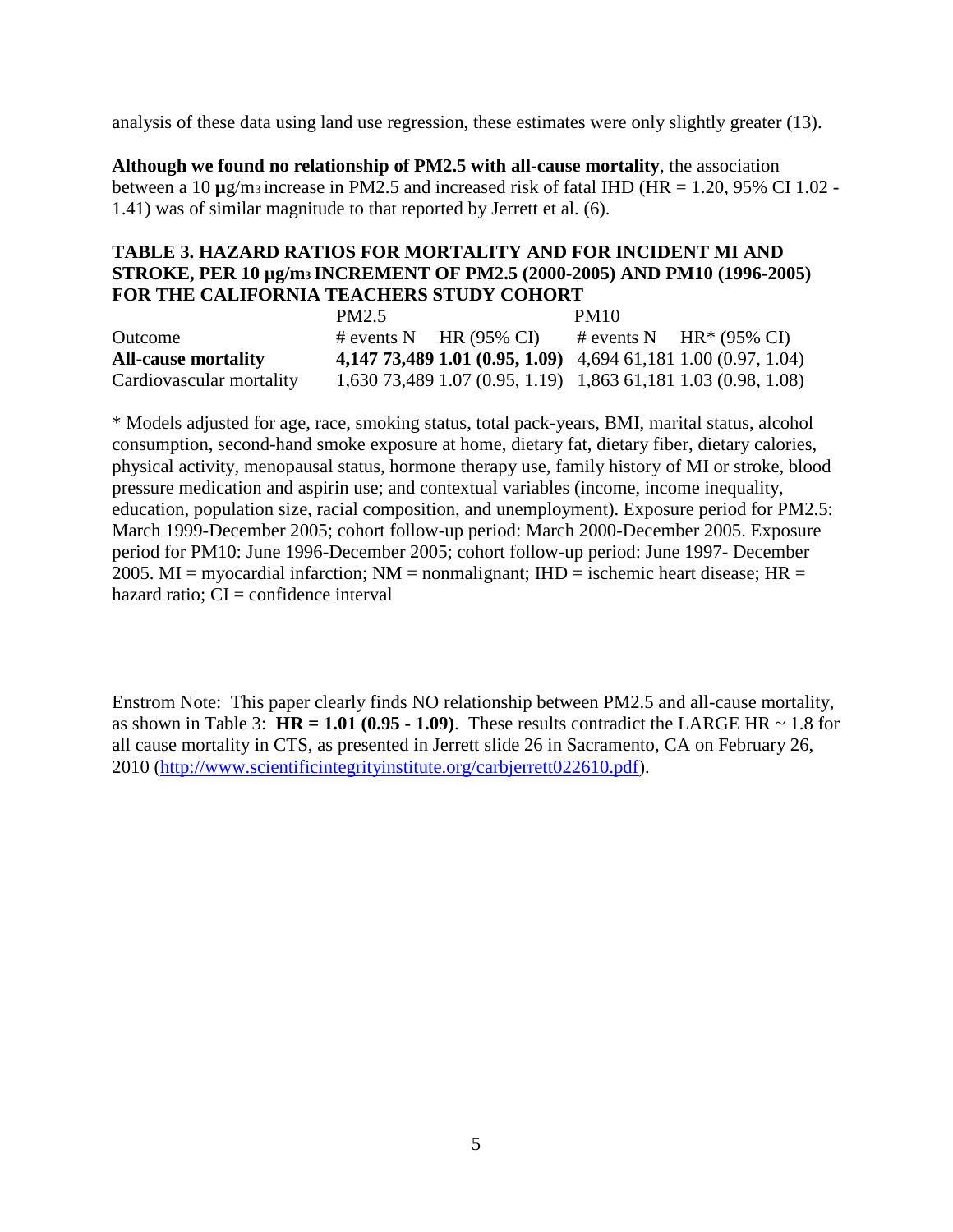<http://ehp03.niehs.nih.gov/article/info:doi/10.1289/ehp.1002921> [free to access]

**Environmental Health Perspectives doi: 10.1289/ehp.1002921 Online 31 March 2011 Published in** [119\(8\) Aug 2011](http://ehp03.niehs.nih.gov/article/browseIssue.action?issue=info%3Adoi%2F10.1289%2Fissue.ehp.v119.i08)

# **Particulate Matter Exposures, Mortality and Cardiovascular Disease in the Health Professionals Follow-up Study**

Robin C. Puett,1 Jaime E. Hart,2,3 Helen Suh,4 Murray Mittleman,5,6 Francine Laden2,3,5

Work performed at: University of South Carolina;915 Greene St.,Columbia, SC 29208

1 South Carolina Cancer Prevention and Control Program and Department of Environmental Health Sciences, Arnold School of Public Health, University of South Carolina, Columbia, SC 2 Exposure, Epidemiology, and Risk Program, Department of Environmental Health, Harvard School of Public Health, Boston, Massachusetts 3 Channing Laboratory, Department of Medicine, Brigham and Women's Hospital and Harvard Medical School, Boston, Massachusetts 4 Environmental Health Program, NORC at the University of Chicago, Boston, **Massachusetts** 5 Department of Epidemiology, Harvard School of Public Health, Boston, Massachusetts 6 Cardiovascular Epidemiology Research Unit, Beth Israel Deaconess Medical Center, Harvard Medical School, Boston, Massachusetts

Corresponding Author: Robin Puett, PhD USC; CPCP 915 Greene St., Room 229 Columbia, SC 29208 Office: 803-576-5650 Fax: 803-576-5626 Email: rpuett@mailbox.sc.edu

#### **Abstract**

Background: The association of all cause mortality and cardiovascular outcomes with air pollution exposures has been well established in the literature. The number of studies examining chronic exposures in cohorts is growing, with more recent studies conducted among women finding risk estimates of greater magnitude. Questions remain regarding gender differences in the relationship of chronic particulate matter exposures with mortality and cardiovascular outcomes.